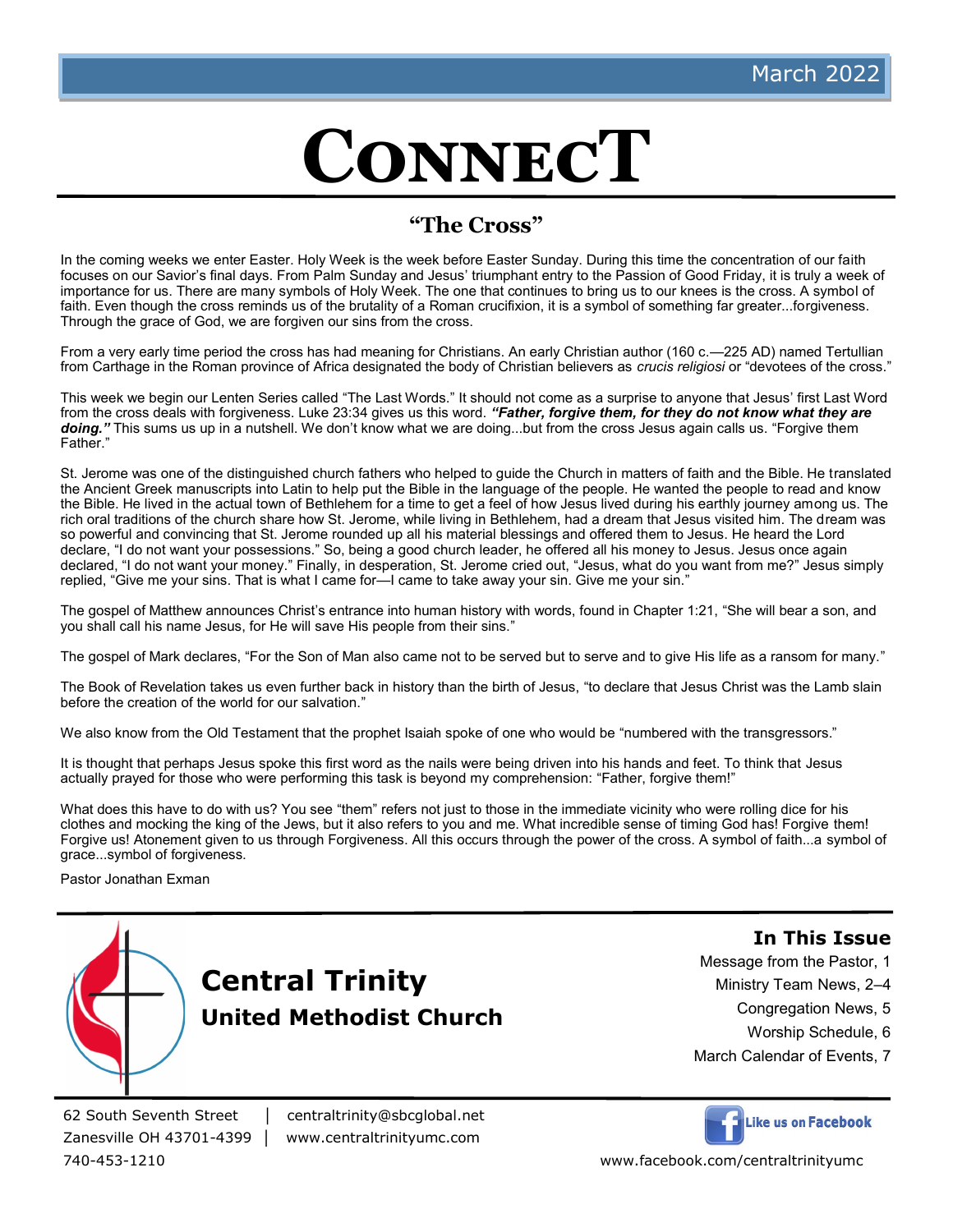## 2 **Ministry Team News** March 2022

**Church Staff**

In Ministry with you …

**Lead Pastor** Jonathan Exman

**Associate Pastor** Jon Carter

**Children's Ministries** Lesa Exman

**Director of Music** Jim McLaughlin

**Chancel & Children's Choir** Ann Sims

**Wesleyan & Carillon Bells** Andy Ruetz

**Nursery Attendants** Callie Carter Sue Loader

**Administrative Assistant** Bonnie Gerdau

**Treasurer** Holly Ruetz

**Financial Secretary** Rick Mohler ………………………………………………………

#### **Sunday Schedule**

9:00 a.m. *Ignite* Service 9:00 a.m. Sunday School 9:45 a.m. Wesleyan Choir 10:30 a.m. Worship 10:30 a.m. Sunday School 10:30 a.m. CT Students Grades 5–8 6:00 p.m. CT Students Grades 7–12

Childcare provided each Sunday 8:50 to 11:30 a.m.

Handicapped parking available at North entrance of parking lot

**Office Hours** Mon. – Thu. 9 a.m. – 3 p.m. Closed Noon – 1 p.m. Fri. 9 a.m. – Noon

62 South Seventh Street │ centraltrinity@sbcglobal.net Zanesville OH 43701-4399 │ www.centraltrinityumc.com 740-453-1210 www.facebook.com/centraltrinityumc



## **Family Life Ministries**

In just a few weeks Spring will be here. The weather will become warmer, the grass will become greener, children will start to play outside, and some of us will start our yearly spring cleaning. Spring cleaning is basically removing all the things that we thought we needed but really don't. This is a good way to look at the season of Lent. Lent is just an opportunity to find the ways that we can bring ourselves closer to God. We can do that by doing a little spring cleaning of our soul. Cleaning out all the things that block us from spending more time with God and getting closer to Him.

A great way to do this as a family is to make sure your priorities are straight. As a family you can talk and pray with your children. You can teach them to let go of those things in their lives that take their focus off God. You can then encourage them to give something up for five minutes or more in order to make time for Jesus in their lives. They could give up time on their tablets, phones, television, etc.

Remember that even our youngest children can learn to spend time with Jesus. As parents you are doing a great job. We will help support you and your children this month by teaching them the importance of Lent as we travel toward the cross and resurrection of our Lord.

Lesa Exman, Children's Ministries

#### **Mark Your Calendars**

**Youth Spaghetti Fundraiser**

Date: March 13

Time: Immediately after the Traditional Service

Menu: Spaghetti, Salad, Bread, Dessert, Lemonade, Water

All proceeds go toward the youth mission trip.

#### **Confirmation Classes**

February 27, March 13, March 27, April 10

Time: 5:30–8:00 p.m. Dinner will be served.

April 24 Confirmation/Youth Sunday

Any questions, feel free to contact Lesa Exman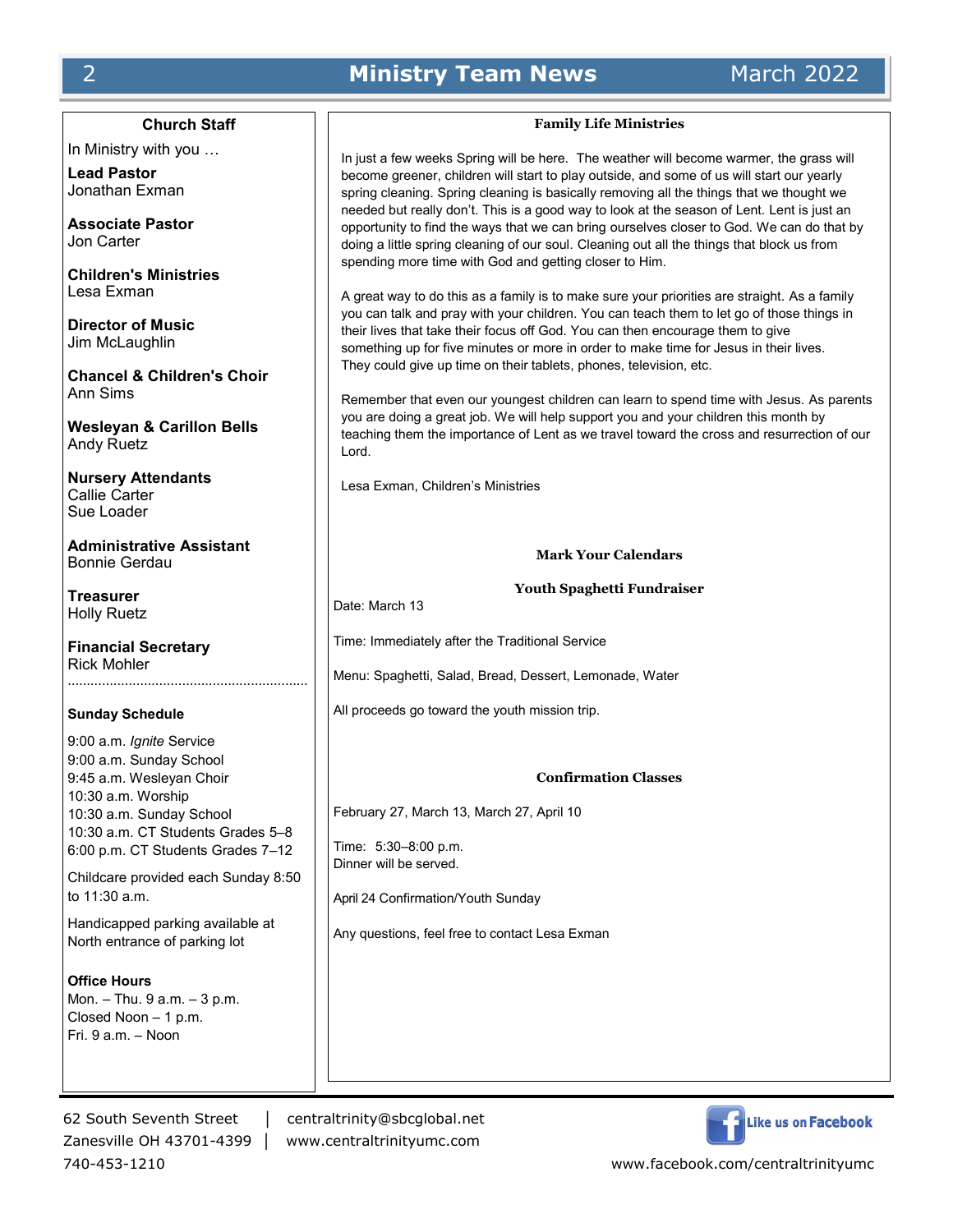## **United Methodist Women**

**United Methodist Women** meet Monday, March 7, 6 p.m. The program is about the Lenten discipline of fasting that provides practice to help us respond to God's love and grace and gives us a tool that we can use to stay in relationship with our loving creator.

Remember to bring your seed packets for **Jackson Area Ministries Gardening Project** and place them in the container in the Welcome Center. The last day for collection is Sunday, April 10. Unfortunately, Jackson Area Ministries is not allowing on-site volunteers again this year, so we will not be helping to sort seeds. We will keep this volunteer project in mind next year.

**Angel Wings Prayer Shawl Ministry** meets Thursdays, 5 p.m., at the church. All are welcome for stitching, praying, and fellowship.

**West Ohio Conference Lenten Study** is Sundays March 6, 13, 20, and 27, 4 p.m. The study text is *Tattered and Mended: The Art of Healing the Wounded Soul* by Cynthia Ruchti, a Spiritual Growth selection from the 2018 UMW Reading Program. Weekly schedule and registration are available at westohioumw.org/2022 lenten-study.

We will discuss *Tattered and Mended: The Art of Healing the Wounded Soul* in our next **book discussion** Thursday, March 24, 5 p.m. This book is not available at the public library but can be purchased in print or eBook format.

## **Ash Wednesday Service**

Central Trinity Church begins its Lenten Journey toward Easter with the annual Ash Wednesday Service, March 2 at 7:00 p.m. This personal service helps us prepare for the journey. The Chancel Choir will be providing special music. Plan to attend.

## **Pre-Sermon Lowdown (Bible Study)**

Will it match? Who knows! Join us Sunday mornings at 9:10 a.m. in the Strong Family room to discuss the scripture for that morning's sermon. Discussions are lively and members appreciate the insights and fellowship.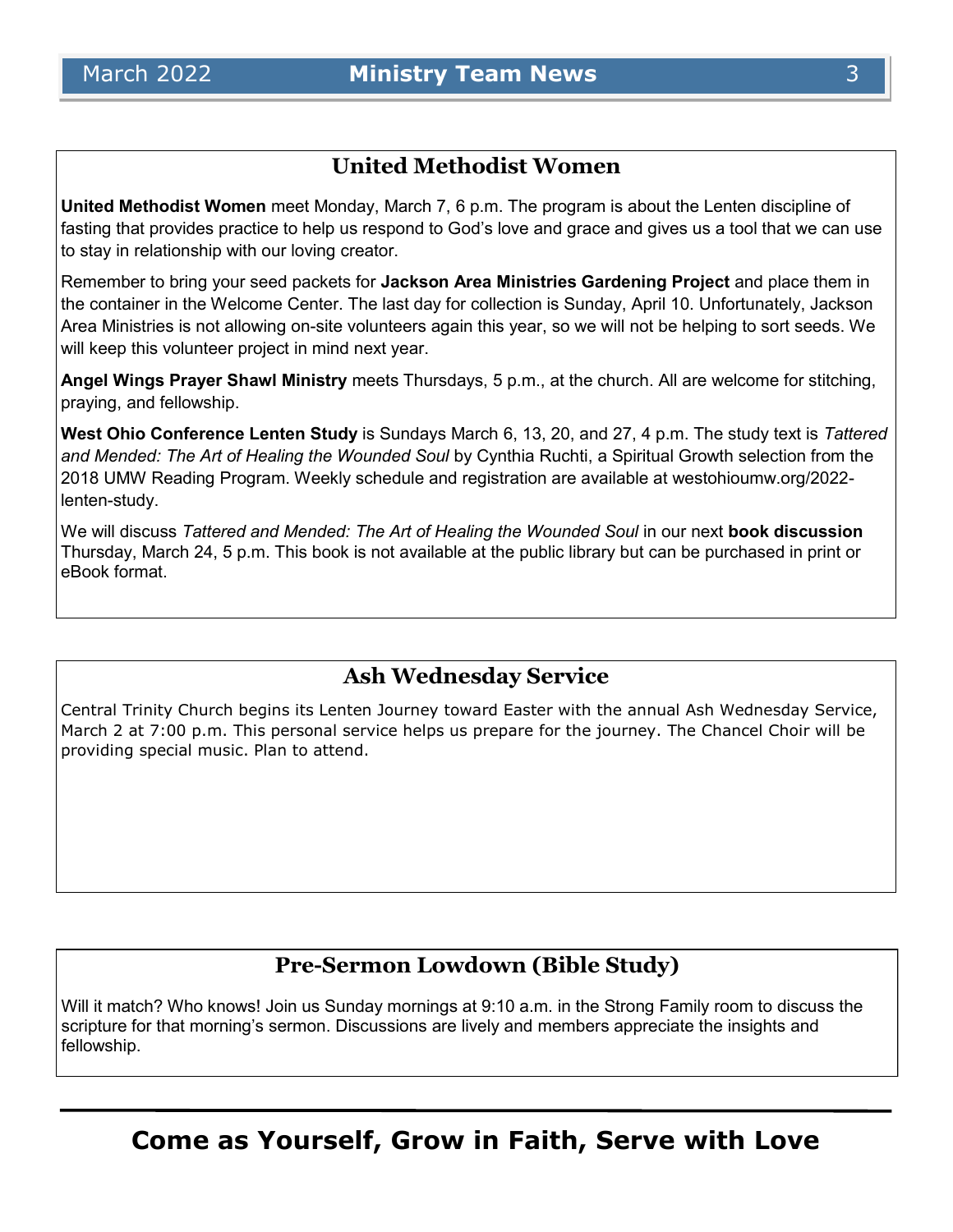## **Finance and Stewardship**

**Just a Reminder** — Many special projects are under way at Central Trinity in addition to funding our operating budget. As a result, what might have been year-end additional contributions to the operating budget were committed to these special projects. The church finished 2021 with expenses exceeding income. In December, the Administrative Council took a leap of faith and approved the project to restore all the stained glass windows. At that point there were pledges in hand equivalent to about 60% of the project. We are still in need of additional pledges to fund the entire project. All these items should be prayerfully considered.

**A Way to Save Taxes and Benefit Central Trinity** — If you are at the age when you must take Required Minimum Distributions (RMD) from your retirement accounts, consider the following. When the RMD is transferred to your checking account, you must claim that amount as extra income on your taxes. Because IRS has increased the standard deduction amount, many people can no longer claim charitable contributions as a deduction. How do you deal with this? If you have any part of the RMD disbursed directly to a charity, like CT, then you do not have to claim the distribution as income, thus not paying taxes on that distribution. This process not only allows you to avoid tax on the RMD but also enables you to increase your charitable contributions by the amount of tax you would have paid with no additional expense. The end result is you give the tax to a charitable organization instead of the government. Check with your financial advisor on how this is done.

Thank you for your continued support of our church.

Stewardship and Finance

## **Easter Flowers**

We are currently taking orders for the spring flowers and lilies. The greenhouse has advised a price increase but didn't have the exact cost for us as of this date. I am very sorry for the inconvenience, we are working diligently to find the total for you.

We will send an order form by mail that you may fill out and mail back to the church, or drop off to the office.

You may also email (centraltrinity@sbcglobal.net) your order into the church office no later than March 30. Flowers will be available for pick-up after the Easter Sunday Service.

Order forms can be found at the Welcome Center.

62 South Seventh Street │ centraltrinity@sbcglobal.net 740-453-1210 www.facebook.com/centraltrinityumc

Zanesville OH 43701-4399 │ www.centraltrinityumc.com

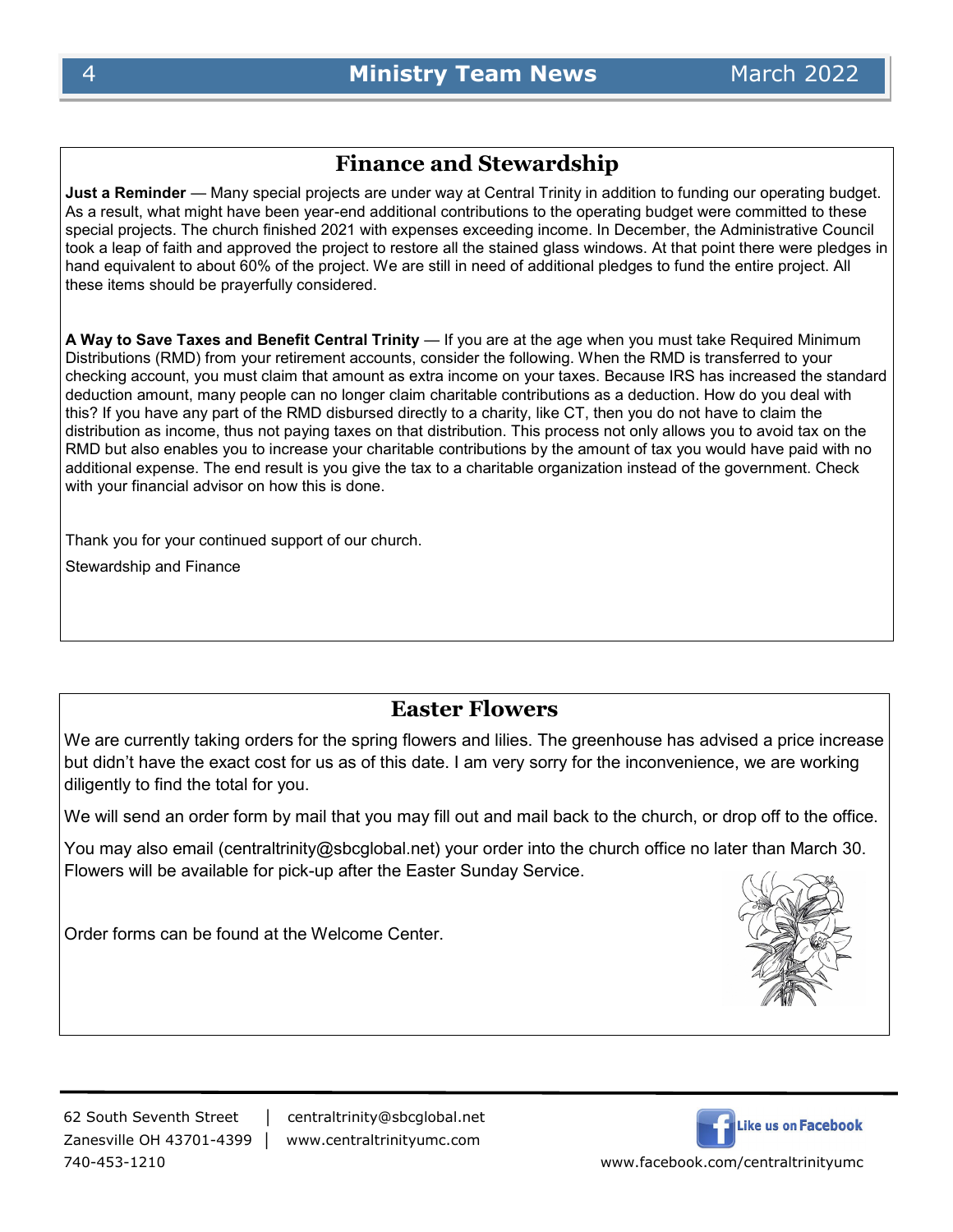

## **Mar 13, 2022 - Daylight Savings Time**

## **Help by Recycling!**

We are still collecting **aluminum cans** for the youth ministry. A can has been placed in the hallway beside the back entry door.

You may leave your empty **printer ink cartridges** for recycle on the counter in the church office.

**Recycle your eyeglasses, hearing aids & cell phones.** This is an ongoing project for the Duncan Falls Lion's Club, and a box has been placed in the hallway next to the parlor for your use.

**The Ronald McDonald House** pays its electric bill with money raised through recycling of pull tabs from aluminum cans. Please save your tabs and bring them into church and place in the bin in the hallway next to the parlor or give to Sandy Holbein.

## **Many Thanks**

Warmest thanks to everyone for helping me in the office the month of February, and a thank you to the<br>Angel Wings Prayer Shawl Ministry for the beautiful gift.<br>Angel Wings Prayer Shawl Ministry for the beautiful gift.<br>And Angel Wings Prayer Shawl Ministry for the beautiful gift.

## **Come as Yourself, Grow in Faith, Serve with Love**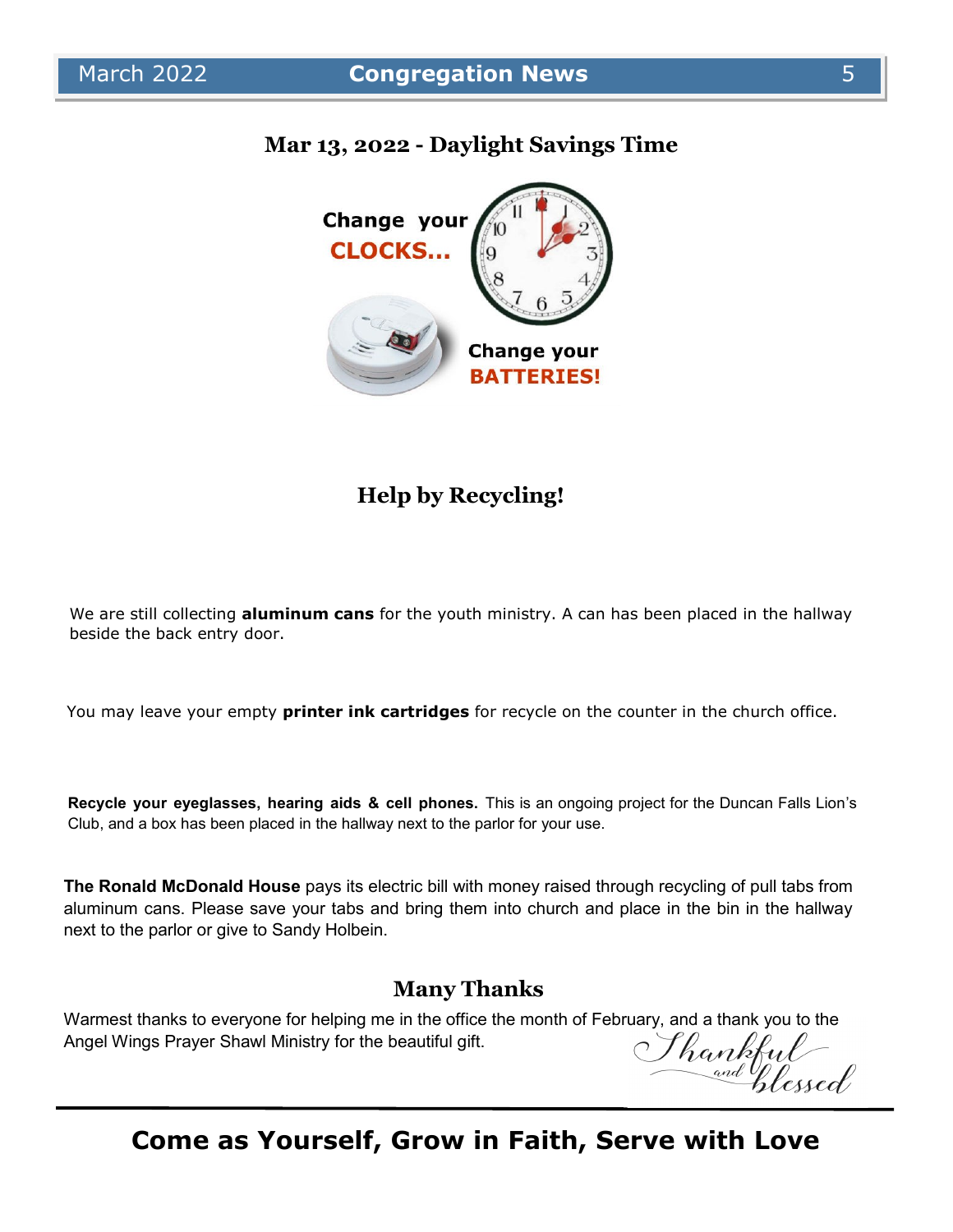| March 2               | <b>Ash Wednesday</b> |
|-----------------------|----------------------|
| Message:              | "Dust to Dust"       |
| Scripture:            | Genesis 3:19         |
| <b>Special Music:</b> | <b>Chancel Choir</b> |

#### **Series of Lenten Sermons:**

**March 6 Holy Communion "The Seven Last Words"** Message: "Father, Forgive Them"<br>Scripture: Luke 23:34 Luke 23:34 Special Music: Chancel Choir with Charity Dueck Violinist

Scripture: Luke 23:43 Special Music: Carillon Bells

**March 13 "The Seven Last Words"** Message: "This Day You Will Be with Me in Paradise"

#### **March 20 "The Seven Last Words"**

Message: "Woman, Behold Your Son" Scripture: John 19:26–27 Special Music: Chancel Choir

Scripture: Mark 15:34

**March 27 "The Seven Last Words"**

Message: "Why Have You Forsaken Me" Special Music: Children's & Wesleyan Choirs **Game Night** 

## **"80 Plus Club" Happy Birthday**

Pat Liddle, March 6

Alma Dilley, March 22

John Ball, March 23

Carmen Horn, March 28



If we missed anyone or do not have the date right, please call the church office.

# 62 South Seventh Street │ centraltrinity@sbcglobal.net

Zanesville OH 43701-4399 │ www.centraltrinityumc.com

CT Friends:

Game night the month of March will be Friday, March 18 from 6 to 8 p.m. in the Fellowship Hall.

Come join us for fellowship, card games, and other games.

### **Average YTD attendance:**

**January worship attendance** (through 02/20/2022): 120

#### **January 2022 Financial Report**

| $\mid$ rınancıaı keport<br>YTD Budget |  |
|---------------------------------------|--|
| \$38,431                              |  |
| \$40,039                              |  |
| \$30,943                              |  |
|                                       |  |



740-453-1210 www.facebook.com/centraltrinityumc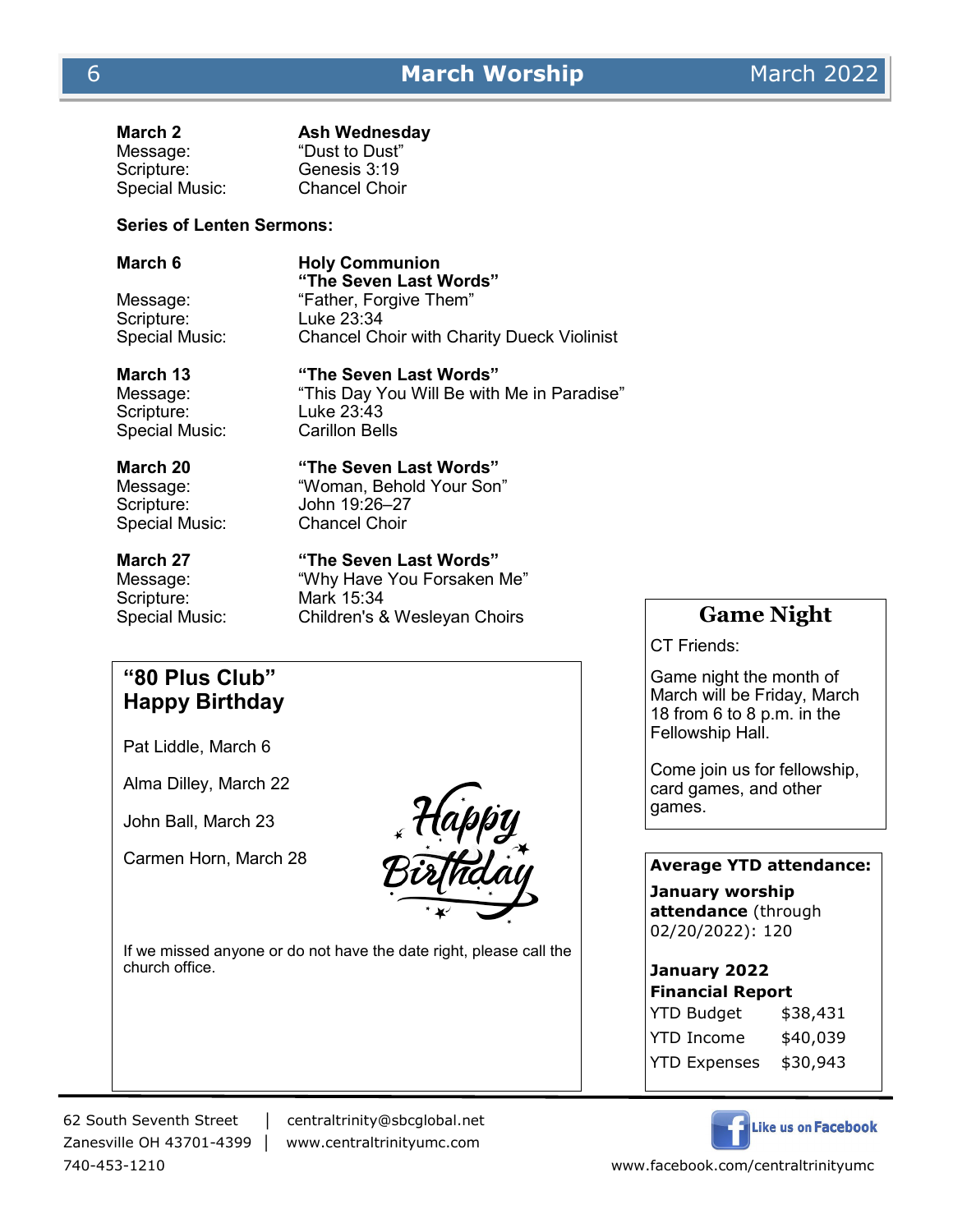## March 2022 **March Calendar of Events** 7

#### **March Calendar of Events is subject to change**

#### **1 Tuesday**

| 1:00 $p.m.$ | <b>Staff Meeting</b> |
|-------------|----------------------|
| 6:00 p.m.   | <b>SPRT</b>          |

#### **2 Wednesday**

| 11:00 a.m. | <b>Bible Study</b>    |
|------------|-----------------------|
| 7:00 p.m.  | Ash Wednesday Service |

## **3 Thursday**

| Angel Wings Prayer Shawl              |
|---------------------------------------|
| <b>Suicide Survivors Loss Support</b> |
| Children's Choir practice             |
| <b>Carillon Bells practice</b>        |
| <b>Chancel Choir practice</b>         |
|                                       |

#### **6 Sunday Holy Communion**

9:00 a.m. *Ignite Service* 9:00 a.m. Sunday School 9:45 a.m. Wesleyan Choir 10:30 a.m. *Worship*  10:30 a.m. Sunday School 10:30 a.m. CT Students (Grades 5–8) 6:00 p.m. CT Students (Grades 7–12)

#### **7 Monday**

| 6:00 p.m. | United Methodist Women |
|-----------|------------------------|
| 6:30 p.m. | <b>Bible Study</b>     |

### **8 Tuesday**

7:30 p.m. Thursday Music Club

#### **9 Wednesday**

11:00 a.m. Bible Study

## **10 Thursday**

| 5:00 p.m. | <b>Angel Wings Prayer Shawl</b> |
|-----------|---------------------------------|
| 6:00 p.m. | Children's Choir practice       |
| 6:00 p.m. | Carillon Bells practice         |
| 7:00 p.m. | <b>Chancel Choir practice</b>   |

# **12 Saturday**

Men's Breakfast

#### **13 Sunday**

| 13 Sunday    |                            |
|--------------|----------------------------|
| $9:00$ a.m.  | Ignite Service             |
| $9:00$ a.m.  | <b>Sunday School</b>       |
| 9:45 a.m.    | <b>Wesleyan Choir</b>      |
| $10:30$ a.m. | Worship                    |
| 10:30 a.m.   | <b>Sunday School</b>       |
| 10:30 a.m.   | CT Students (Grades 5-8)   |
| 11:00 a.m.   | Youth Spaghetti Fundraiser |
| 5:30 p.m.    | <b>Confirmation Class</b>  |
|              |                            |

### **14 Monday**

| <b>Bible Study</b><br>6:30 p.m. |  |
|---------------------------------|--|
|---------------------------------|--|

#### **15 Tuesday**

| 1:00 p.m. | <b>Staff Meeting</b>     |
|-----------|--------------------------|
| 6:00 p.m. | Verla Moore Service Club |

#### **16 Wednesday**

| $11:00$ a.m. | <b>Bible Study</b>            |
|--------------|-------------------------------|
| 6:00 p.m.    | <b>Trustees</b>               |
| 7:00 p.m.    | <b>Administrative Council</b> |

#### **17 Thursday**

| 5:00 p.m. | Angel Wings Prayer Shawl      |
|-----------|-------------------------------|
| 6:00 p.m. | Children's Choir practice     |
| 6:00 p.m. | Carillon Bells practice       |
| 7:00 p.m. | <b>Chancel Choir practice</b> |
|           |                               |

## **18 Friday ConnecT Articles Deadline**

## 6:00 p.m. Game Night

## **20 Sunday**

| 9:00 a.m.  | Ignite Service            |
|------------|---------------------------|
| 9:00 a.m.  | <b>Sunday School</b>      |
| 9:45 a.m.  | Wesleyan Choir            |
| 10:30 a.m. | Worship                   |
| 10:30 a.m. | <b>Sunday School</b>      |
| 10:30 a.m. | CT Students (Grades 5-8)  |
| 6:00 p.m.  | CT Students (Grades 7-12) |
|            |                           |

# **21 Monday**

Bible Study

#### **23 Wednesday**

11:00 a.m. Bible Study

#### **24 Thursday**

| 5:00 p.m. | <b>Book Discussion</b>        |
|-----------|-------------------------------|
| 6:00 p.m. | Children's Choir practice     |
| 6:00 p.m. | Carillon Bells practice       |
| 7:00 p.m. | <b>Chancel Choir practice</b> |
|           |                               |

#### **27 Sunday**

| 9:00 a.m.  | Ignite Service            |
|------------|---------------------------|
| 9:00 a.m.  | <b>Sunday School</b>      |
| 9:45 a.m.  | Wesleyan Choir            |
| 10:30 a.m. | Worship                   |
| 10:30 a.m. | <b>Sunday School</b>      |
| 10:30 a.m. | CT Students (Grades 5-8)  |
| 5:30 p.m.  | <b>Confirmation Class</b> |

#### **28 Monday**